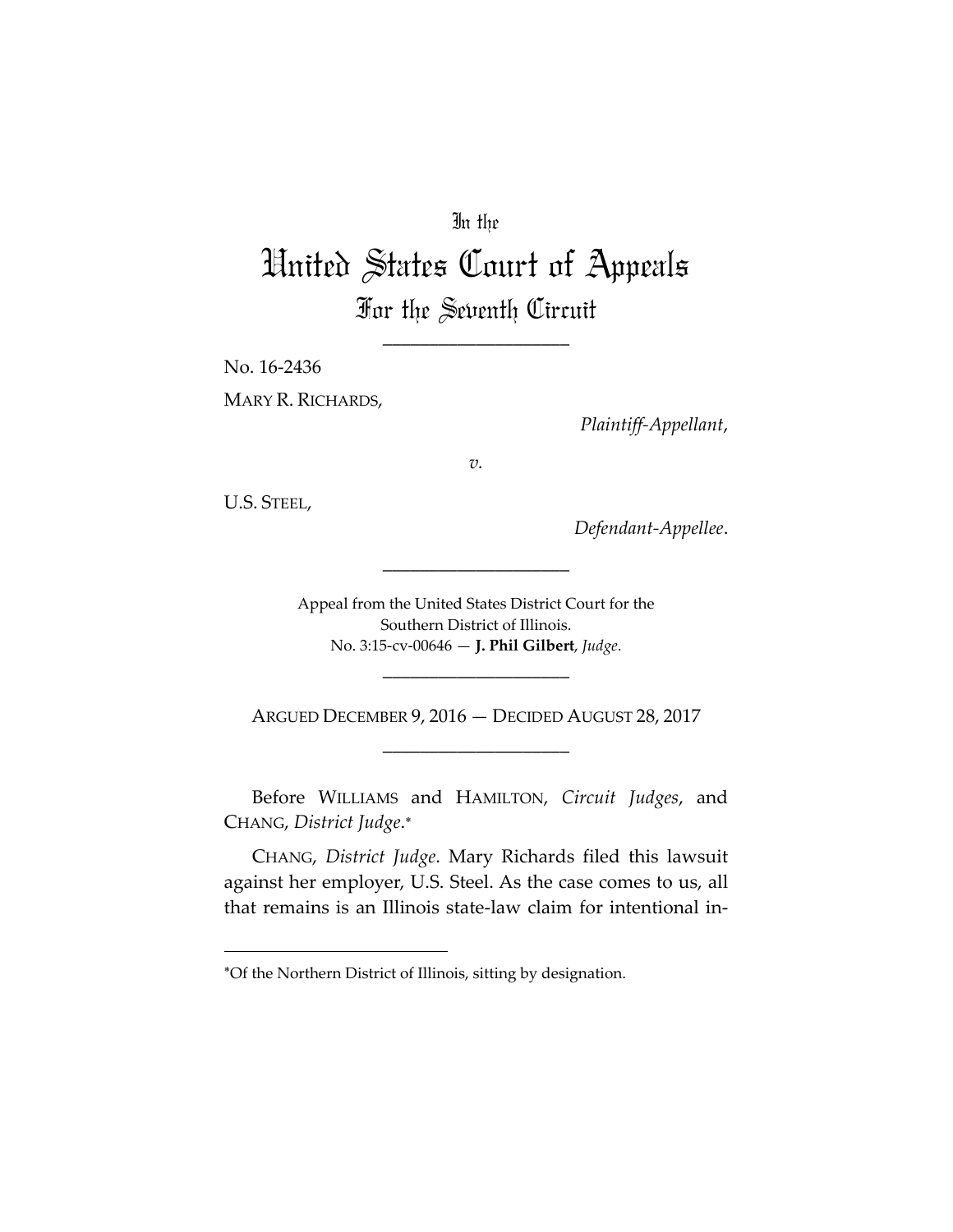fliction of emotional distress. On that claim, the district court entered summary judgment against Richards on the ground that it is preempted by the Illinois Human Rights Act, 775 ILCS 5/8‐111(D). Although our analysis of the preemption issue differs from the district court's take on it, we agree that the emotional‐distress claim fails as a matter of law. U.S. Steel can be held responsible for only a subset of the factual allegations that Richard relies on, and on that set of facts, U.S. Steel did not engage in "extreme and outrageous" be‐ havior under Illinois common law. We thus affirm the entry of summary judgment against plaintiff on her emotional‐ distress claim.

## **I. Background**

## **A. Facts**

Because the district court granted summary judgment to U.S. Steel, we recite the facts in the light most favorable to Richards. Richards was hired by National Steel Corporation in 1995, and she continued to work for the company follow‐ ing its sale to U.S. Steel in 2003. At some point in 2009 or ear‐ ly 2010, Richards did a four‐month rotation as a "learner electrician" in a department supervised by Daniel Harris. R. 29–8, Harris Dep. at 6. During that rotation, Richards told Harris that she wanted to be the best electrician she could be. Harris Dep. at 11. But in response, Harris told Richards that she would never be able to meet his standards. *Id.*

After the learner‐electrician stint, Richards moved on to different department, namely, the Basic Oxygen Furnace De‐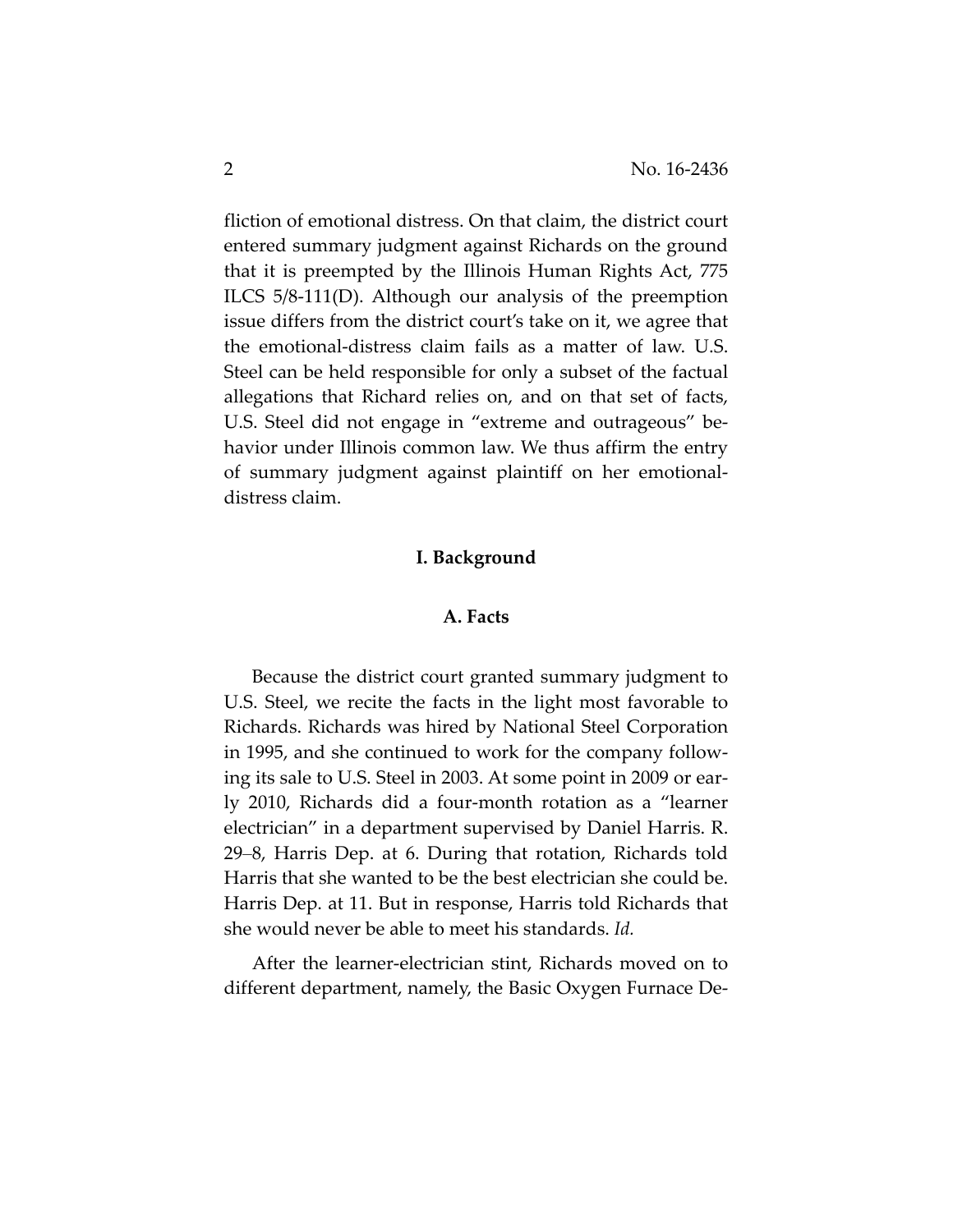partment, where she worked from April 2010 to January 2011. R. 29–1, Richards Dep. at 15, 28. There, Jesse Byrd was one of her supervisors. R. 29–3, Byrd Dep. at 11. Richards had several negative experiences—most involving Byrd during the nine months that she worked in the Furnace De‐ partment.

For example, on her first day at the Furnace Department, Richards met with Byrd in his office. Richards Dep. at 36. During this meeting, Byrd asked Richards whether she could draw a motor circuit and what she had learned in blueprint class. *Id.* at 36–37. Richards was the only learner electrician to be asked those questions. Richards Dep. at 37–38. In May 2010 (the month after she started in the Furnace Depart‐ ment), Richards lost a work glove. Richards Dep. at 45–46. On her break, she approached Byrd, who was talking to four or five men at the time, and she asked for a new pair of gloves. *Id.* at 45–46. In response, Byrd asked her if she want‐ ed one glove or two—and then made a comment about in‐ competent people. Richards Dep. at 46.

In June 2010, Richards had another encounter with Byrd. Richards was walking from a patio back to the work area when Byrd approached her, jerked her jacket open, and said "I like that" while staring at her. Richards Dep. at 38–39. Richards was shocked and scared, so she "got the hell away from" Byrd. Richards Dep. at 39.

Around three months later, one of Richards's coworkers succumbed to heat exhaustion. Richards took that coworker to the break room, called 911, and started to administer first aid. Richards Dep. at 87. When Byrd showed up, Richards offered to retrieve her and her coworker's tools from the job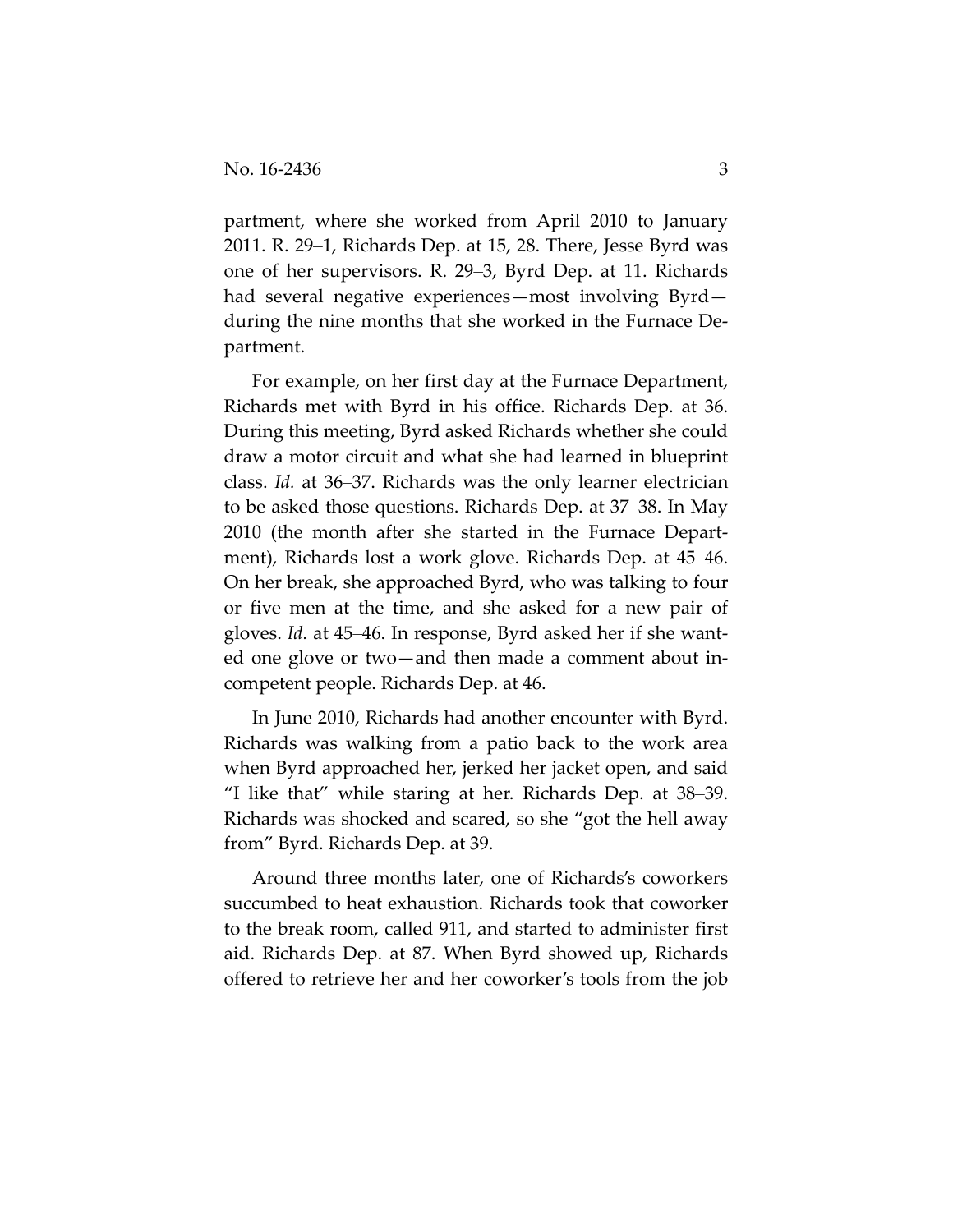site, but Byrd went "b[ers]erk" and told her to stay put. Richards Dep. at 88. After around 30 minutes, Richards left the break room to go back to the job site to "see what was going on," and she ran into Byrd. *Id.* Richards just asked Byrd if it was ok for her to retrieve the tools, but Byrd "screamed at [her] again," so she walked away, returned to the break room, and sat down at a table. *Id.* at 89. Byrd walked in, towered over Richards, and told her to tell him that her boss (which was him) was a prick. *Id.* Byrd then stood behind Richards and said "[m]atter of fact, tell your boss he's a prick." *Id.* Richards replied, "I don't have to, you already did." *Id.*

Later that same day, Richards was in the breakroom when Area Manager Lowery McBride (Byrd's supervisor) came into the room. Richards Dep. at 206. Without saying anything, McBride grabbed Richards's radio off of her chest to make a call. *Id.* at 207. The radio had been hooked to Rich‐ ards's bra. *Id*.

Toward the end of December 2010, Richards had several more run‐ins with Byrd. In one incident, Richards had to stand on a bucket in order to reach some screws that she needed to fix a light. Richards Dep. at 43. Byrd saw her do‐ ing this and said, "You think that bucket will hold all that?" Richards' Dep. at 43. Two other electricians were in the room. Richards Dep. at 43. In this same time period, Rich‐ ards and several coworkers were gathered in the break room when Byrd came in and told a sexual joke. Richards Dep. at 92.

Then, on December 31, 2010, Byrd asked Richards to call a coworker and ask that coworker if he would work over‐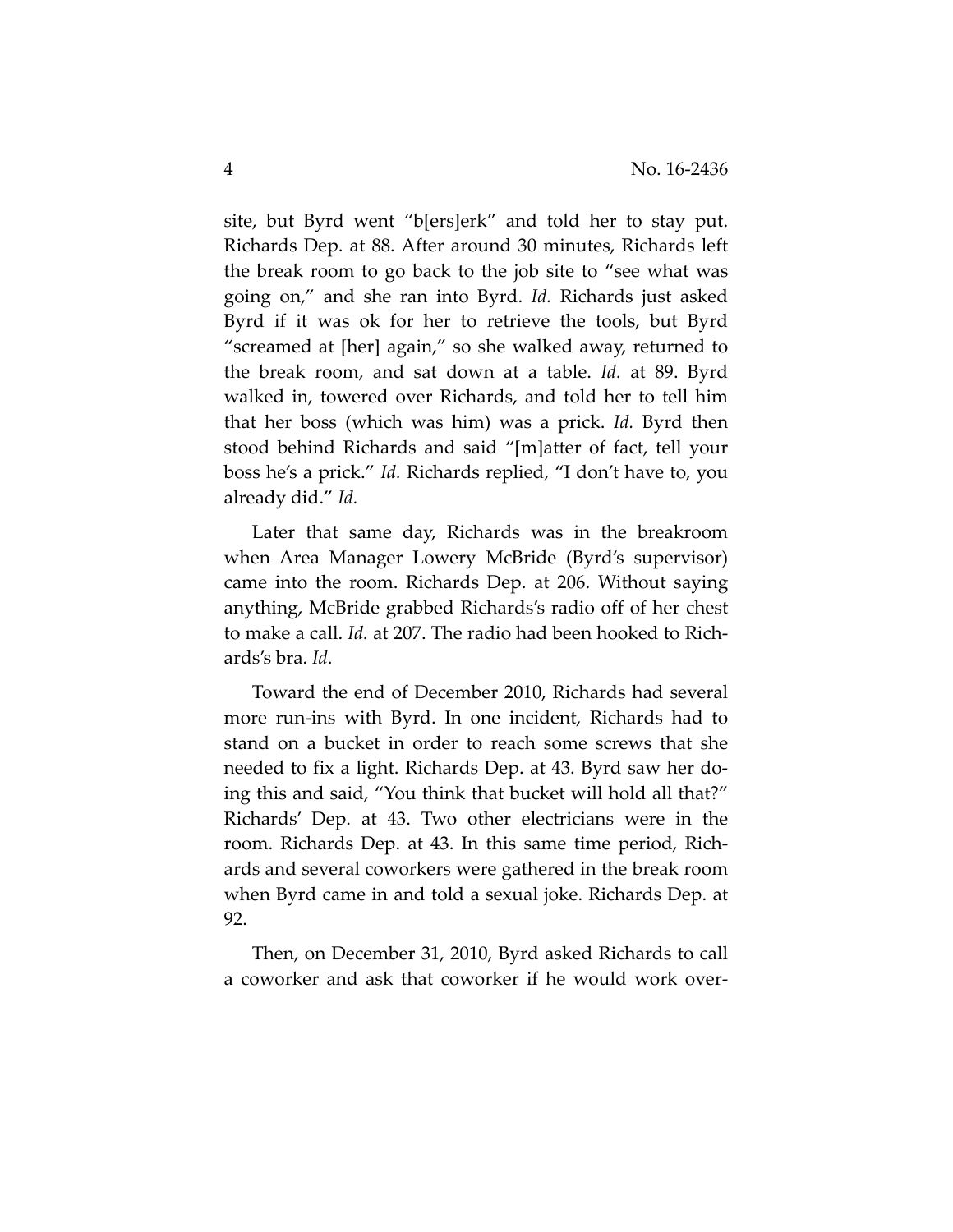time. Richards Dep. at 68–69. During the call, the coworker asked Richards if she could work the overtime instead. Rich‐ ards Dep. at 69. When Byrd heard this he told Richards to get off the phone and said "[b]efore I let you work the over‐ time, I'll jump off the bridge." Richards Dep. at 69. Richards retorted, "I'll take you to the bridge." *Id.* Richards ended up working the overtime shift, and Byrd placed her on trash de‐ tail (though Richards's coworker ended up taking out most of the trash, Richards Dep. at 112).

During Richards's nine months in the Furnace Depart‐ ment, Byrd also (1) criticized her in front of her coworkers for putting a box on the floor instead of on a shelf; (2) asked Richards if she was listening to him and said "[w]hat, are you scared of me?"; (3) threatened to fire Richards after she called him for help with a unit breakdown; and (4) ominous‐ ly told her that she was sitting in a chair where a coworker had sat when he was fired. According to Richards, Byrd also would not give her the tools she needed to do her job, de‐ spite providing tools to other Department employees. Rich‐ ards Dep. at 15. When asked for specifics during her deposi‐ tion, however, Richards remembered only two instances. Once, Richards asked for two stick rulers—one for her and one for her coworker—but she received only one, which she gave to her coworker. Richards Dep. at 24, 32–33. The second time, Richards was out of the office on leave, and Byrd gave everyone in the Furnace Department a flashlight as a Christmas gift. *Id.* at 26. When Richards returned from leave, Byrd did not have a flashlight for her. *Id.* at 26.

Richards left the Furnace Department on January 9, 2011 and began working for the Maintenance Services Depart‐ ment. After she left, Byrd followed her and attempted to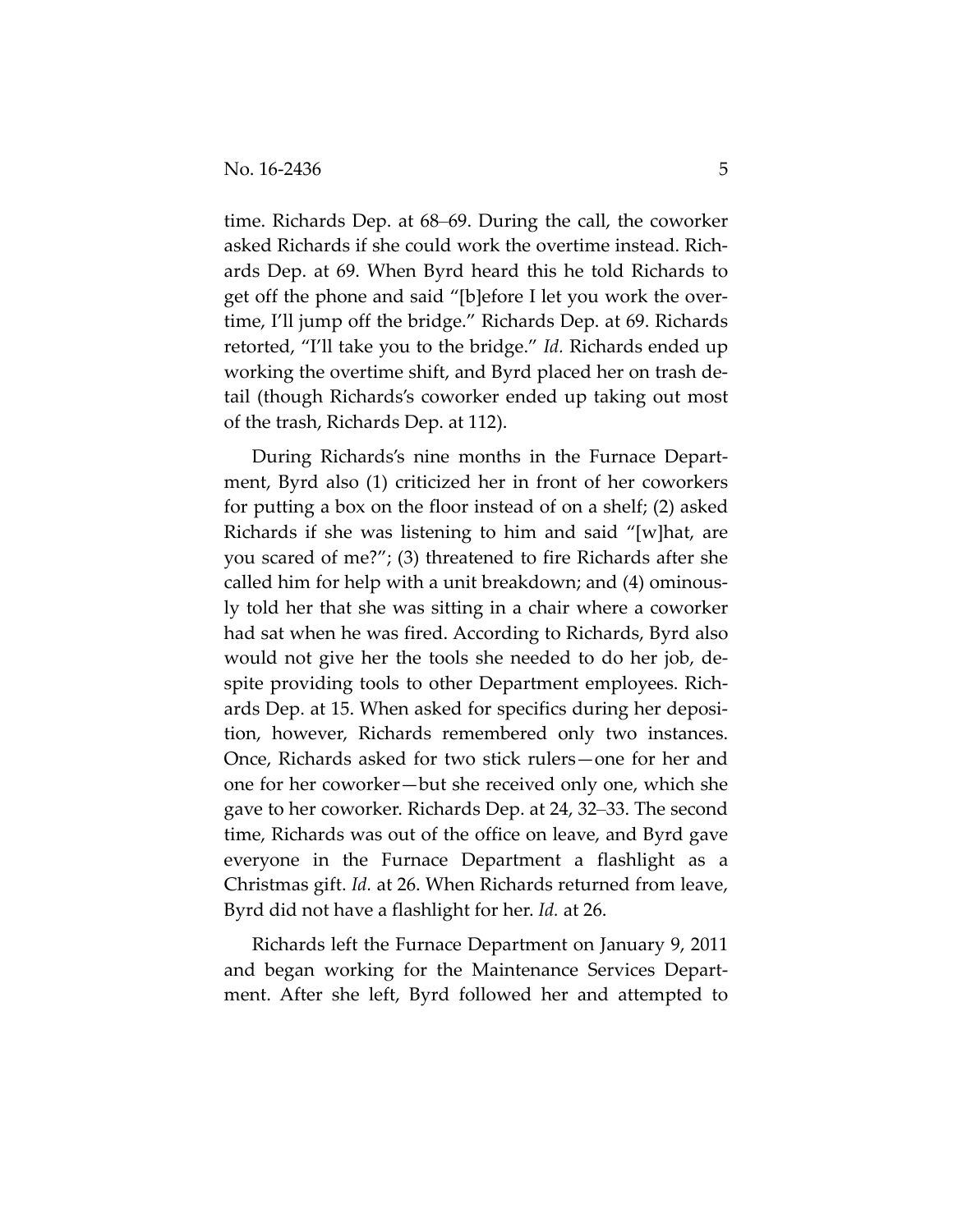speak with her twice. Richards Dep. at 157, 159. Richards does not know what Byrd tried to say to her because she "just ran away from him." Richards Dep. at 159.

On January 28, 2011, Richards filed a discrimination complaint with U.S. Steel about some of Byrd's conduct. Richards Dep. at 279. Shortly thereafter, human resources personnel Lydia Kachigan and Nic Krasucki met with Rich‐ ards and her union representatives to discuss the complaint. At that meeting, Kachigan speculated that Byrd had opened Richards's jacket to look at an inside pocket, and told Rich‐ ards that she needed to adjust to Byrd's rough management style.

A couple of weeks later, on February 12, 2011, feeling like Kachigan had not adequately addressed her concerns, Rich‐ ards called an U.S. Steel employee hotline to report inappro‐ priate comments made by Byrd, as well as the jacket inci‐ dent. Richards Dep. at 54, 60. A few days later, Richards met with human resources personnel Mark Tade and David Coombes to address this phone call. When Tade asked Rich‐ ards about the jacket incident, she became upset and started crying. Tade told Richards she was too emotional and should see a psychiatrist. *Id.*

Several months later, while working for the Maintenance Services Department, Richards failed to show up or call off for an overtime shift that she was scheduled to work. Rich‐ ards Dep. at 248, 250. Richards was suspended, pending a hearing, for her failure to call off. Following that hearing, her suspension was converted to a discharge. Richards Dep. at 252, 254. After an arbitration, the discharge was overturned.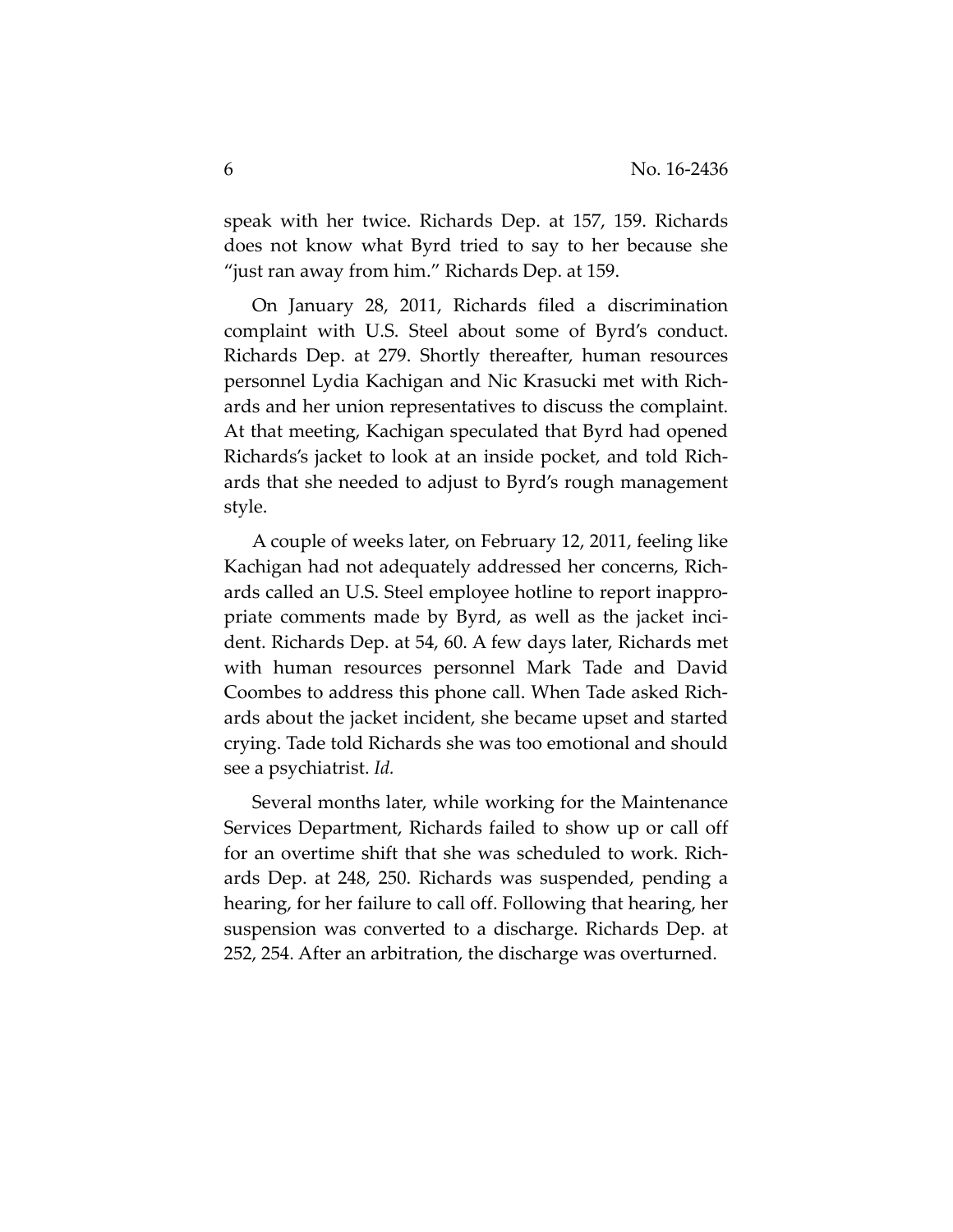Richards was evaluated by a psychologist in 2013. R. 29– 5, Jewell Report. The psychologist diagnosed Richards with Post-traumatic Stress Disorder and Dysthymic Disorder. Jewell Report at 5. He noted that "the symptoms of these disorders seem to have appeared as a result of [the] traumat‐ ic experiences [Richards] encountered while on the job" at U.S. Steel. *Id.*

#### **B. Procedural History**

Initially, Richards filed a three‐count complaint in the U.S. District Court for the Southern District of Illinois in No‐ vember 2012. R. 26–1, *Richards I* Complaint. The complaint alleged (1) retaliation, (2) sexual harassment, and (3) the in‐ tentional infliction of emotional distress. *Id.* U.S. Steel filed a motion for summary judgment, asserting that the retaliation and sexual harassment claims were time‐barred and that Richards had failed to state a claim for intentional infliction of emotional distress. *Richards I*, 2015 WL 1598081, at \*8, \*10. The district court dismissed the retaliation and sexual har‐ assment claims as time‐barred. *Id.* at \*10. The district court held that Richards had stated a claim for intentional infliction of emotional distress, but with the federal‐law claims dismissed, the court declined to exercise supplemental juris‐ diction over the remaining claim. *Id.* at 11.

Richards refiled her intentional infliction of emotional distress claim in the Circuit Court of Madison County on May 1, 2015. R. 1–1, *Richards II* Complaint. U.S. Steel re‐ moved the case—on the basis of diversity jurisdiction—to the U.S. District Court for the Southern District of Illinois.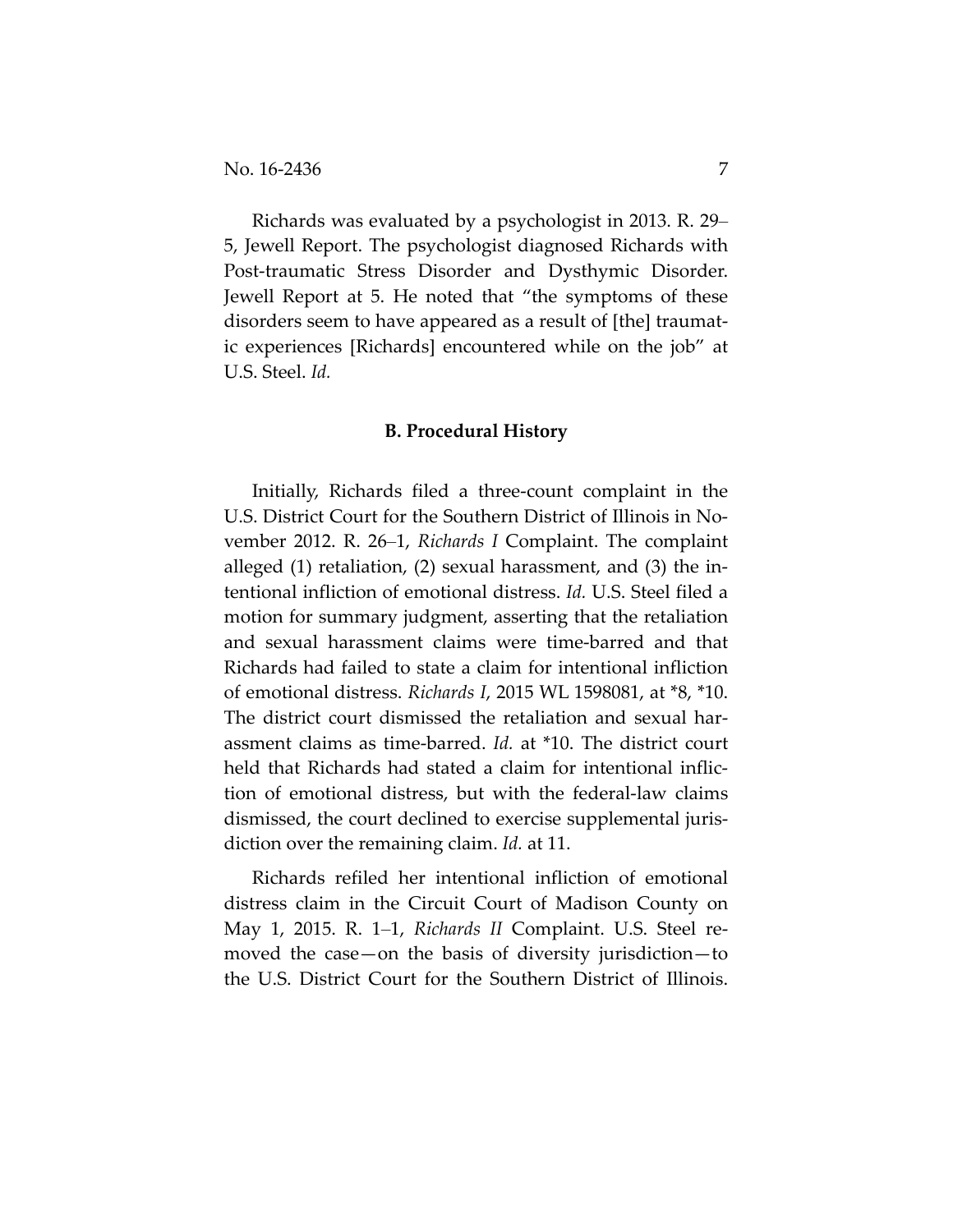U.S. Steel then filed another motion for summary judgment, this time asserting three grounds for the dismissal of Rich‐ ard's emotional‐distress claim: (1) Illinois Human Rights Act preemption, (2) untimeliness, and (3) failure to state a claim. *See* R. 26, U.S. Steel SJ Mot. U.S. Steel also argued that it could not be held vicariously liable for some of the conduct that Richards is claiming caused her severe emotional dis‐ tress. *Id.* at 18 n.8. The district court granted U.S. Steel's summary judgment motion and dismissed the claim for in‐ tentional infliction of emotional distress on the ground that it is preempted by the Human Rights Act. *Richards v. U.S. Steel*, No. 15‐cv‐00646‐JPG‐SCW, 2016 WL 2755003, at \*3 (S.D. Ill. May 12, 2016) (*Richards II*). The district court held that the emotional-distress claim is preempted because it is "'inextricably linked' to her claims of retaliation and sexual harass‐ ment." *Id.* at \*2; *see also id.* ("[A] review of the complaint in‐ dicates that all the allegations relate to a hostile work envi‐ ronment and retaliatory discharge."). Richards appeals from the grant of summary judgment in U.S. Steel's favor.

## **II. Standard of Review**

We review a district court's grant of summary judgment *de novo*, construing all facts and reasonable inferences in the non‐moving party's favor. *Melton v. Tippecanoe Cnty.*, 838 F.3d 814, 818 (7th Cir. 2016). Summary judgment is proper "if the movant shows that there is no genuine dispute as to any ma‐ terial fact and the movant is entitled to judgment as a matter of law." Fed. R. Civ. P. 56(a). And there may be more than one basis to affirm the entry of summary judgment: "[w]e can affirm on any ground supported by the record so long as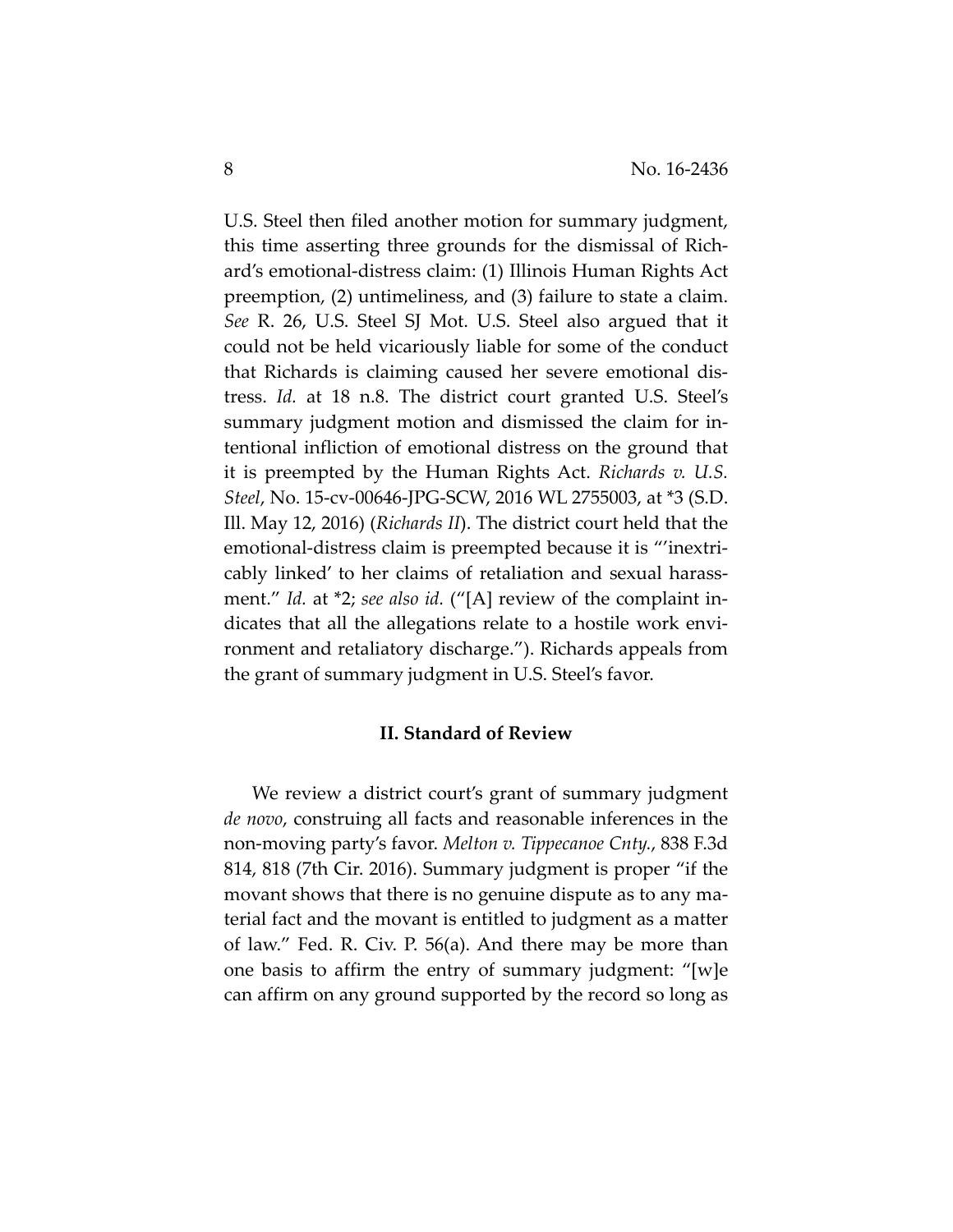the issue was raised and the non‐moving party had a fair opportunity to contest the issue in the district court." *Locke v. Haessig*, 788 F.3d 662, 666 (7th Cir. 2015).

#### **III. Preemption under the Illinois Human Rights Act**

In this appeal, Richards argues that the Illinois Human Rights Act does not preempt her common law claim for in‐ tentional infliction of emotional distress. The statutory source of preemption is Section 8-111(D) of the Act: "[e]xcept as otherwise provided by law, no court of this state shall have jurisdiction over the *subject* of an alleged *civil rights vio‐ lation* other than as set forth in this Act." 775 ILCS 5/8-111(D) (emphases added).1 That statutory provision tells us that the "subject" of an alleged "civil rights violation" must be heard under the procedures of the Act.

In the context of employment cases, the Human Rights Act defines "civil rights violation" to include sex discrimina‐ tion in employment. Specifically, it is a civil rights violation "[f]or any employer to refuse to hire, to segregate, or to act with respect to recruitment, hiring, promotion, renewal of employment, selection for training or apprenticeship, dis‐ charge, discipline, tenure or terms, privileges or conditions of employment on the basis of unlawful discrimination," 775 ILCS 5/2‐102(A), which includes discrimination against a person because of her sex, *see id.* § 1–103(Q). The Act also

 $1$  The preemption provision was previously designated as subparagraph (C) of Section 8‐111, so earlier opinions refer to the provision as Section 8‐111(C) instead of Section 8‐111(D). The redesignation was effective on January 1, 2008. *See* Ill. Public Act 95–243, § 5.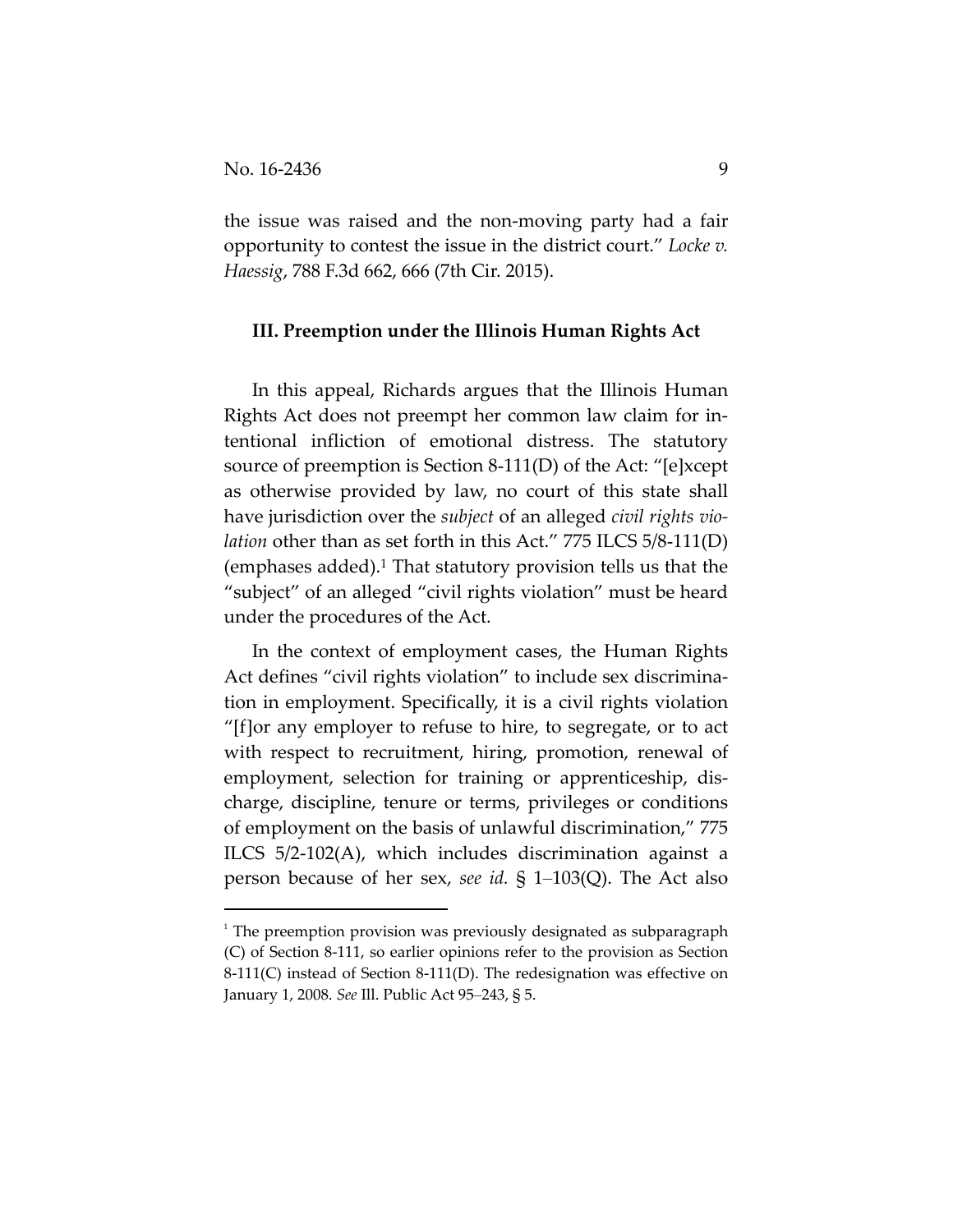specifically bans sexual harassment in employment: it is a civil rights violation for "any employer, employee, agent of any employer, employment agency or labor agency to en‐ gage in sexual harassment." 775 ILCS 5/2‐102(D). Sexual harassment in turn is defined as "any unwelcome sexual advances or requests for sexual favors or any conduct of a sex‐ ual nature when … such conduct has the purpose or effect of substantially interfering with an individual's work perfor‐ mance or creating an intimidating, hostile or offensive work‐ ing environment." *Id.* § 2–101(E). Finally, it is a civil rights violation to retaliate against an employee for complaining about either sexual harassment or unlawful discrimination. 775 ILCS 5/6‐101(A).

With those statutory definitions of "civil rights violations," it is easy in some instances to figure out that a com‐ mon-law claim is, in actuality, the "subject" of a "civil rights violation" under the Act,  $775$  ILCS  $5/8-111(D)$ , and is thus preempted. For example, if an employer refused to hire a job applicant on a prohibited basis, such as race or sex, 775 ILCS  $5/1-103(Q)$ , then that would be a civil rights violation under the Act and would not comprise the elements of an emotion‐ al‐distress claim (we discuss those elements in more detail later). To be sure, that sort of discriminatory hiring practice would be illegal under the Act (not to mention under federal law, in most circumstances), but is not the sort of egregious conduct that Illinois courts have deemed to qualify as inten‐ tional infliction of emotional distress. So the unsuccessful job applicant could not pursue the claim of discrimination under the guise of the common‐law tort of intentional infliction of emotional distress.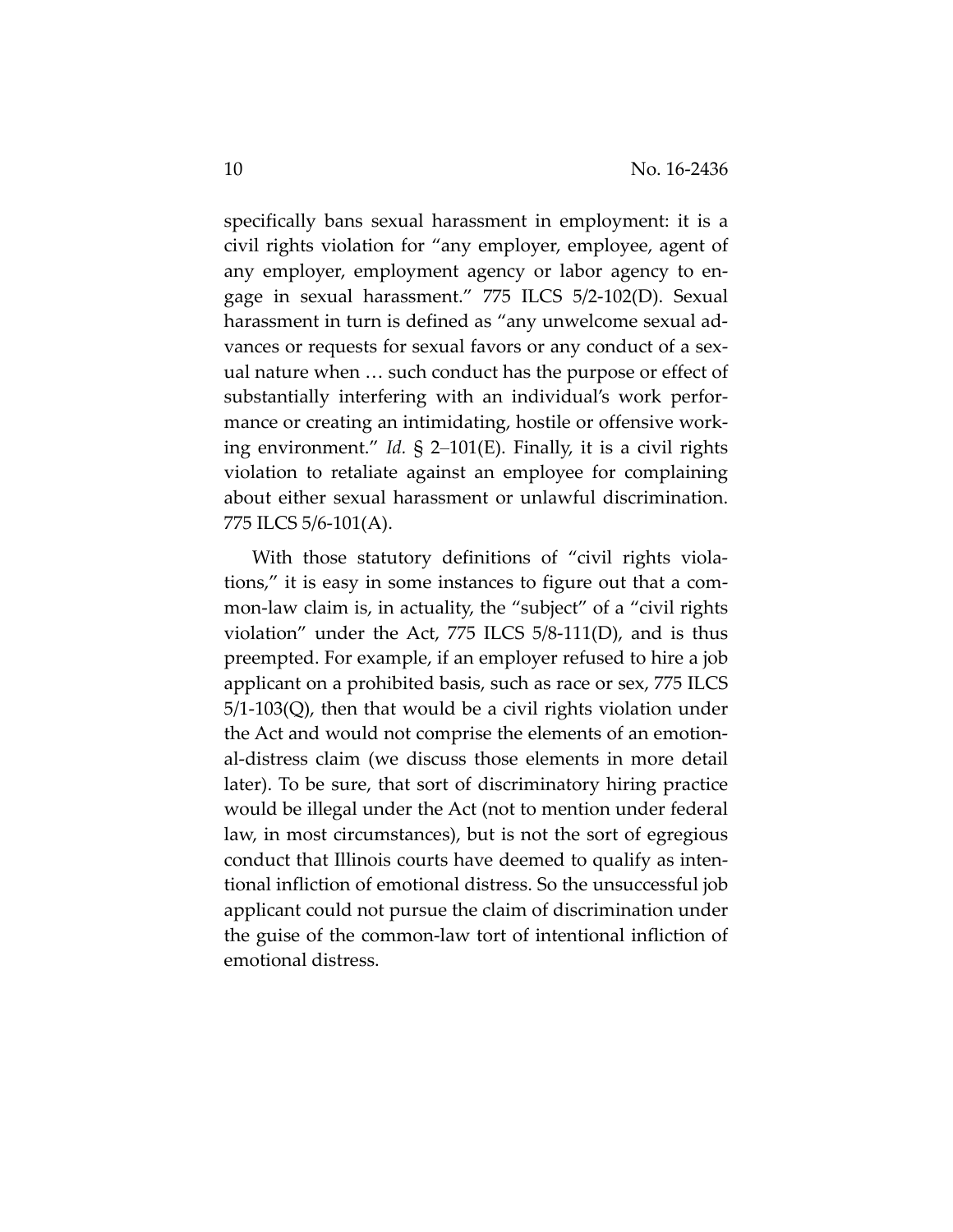But misconduct that arises in the employment context might still form the basis for a sustainable common‐law tort under Illinois law. It is true that, in past cases, we have char‐ acterized Section 8‐111(D) as a "preemption" provision, *e.g.*, *Naeem v. McKesson Drug Co.*, 444 F.3d 593, 602 (7th Cir. 2006)—and indeed that statutory provision does require that the "subject" of a "civil rights action" be brought only under the Human Rights Act. But the Act does *not* call for preemp‐ tion in the broader sense that all claims *arising* out of an em‐ ployment relationship are precluded. That sort of preemp‐ tion is sometimes found in federal statutes that block state‐ law claims relating to, or arising from, an entire category of conduct or an entire category of injury. *E.g.*, *Northwest, Inc. v. Ginsberg*, 134 S. Ct. 1422, 1428 (2014) (discussing scope of federal statute that preempts state laws "related to" the "price, route, or service of an air carrier," 49 U.S.C. § 41713(b)(1)); *Bruesewitz v. Wyeth LLC*, 562 U.S. 223, 230 (2011) (discussing scope of federal statute that preempts state-law claims for damages "arising" "from a vaccinerelated injury," 42 U.S.C. § 300aa–22(b)(1)).

In contrast, the Human Rights Act's preemption provision is narrower. As the Illinois Supreme Court explained in concluding that common‐law claims may be based on some workplace misconduct:

> The adjudication of tort claims has traditional‐ ly been within the province of our courts, and we can find nothing in the language of the Act, or the policy underlying it, which indicates that the legislature intended to pre‐ clude … court[s] from exercising jurisdiction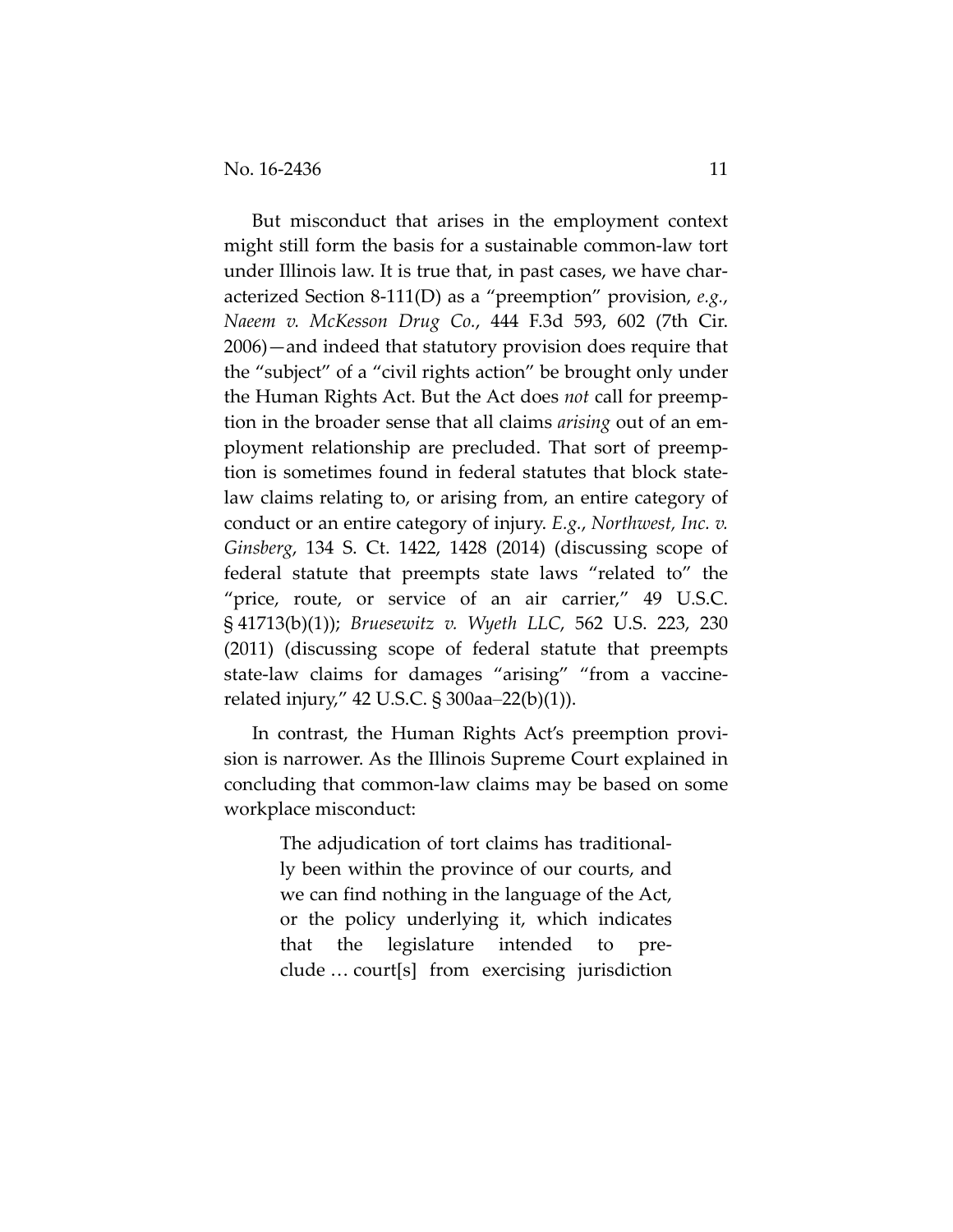over all tort claims related to incidents of sexu‐ al harassment.

*Maksimovic v. Tsogalis*, 687 N.E.2d 21, 24 (Ill. 1997). To draw the line between preemption versus not, the Illinois Supreme Court has boiled down the inquiry as follows: whether a court "may exercise jurisdiction over a tort claim depends on whether the tort claim is inextricably linked to a civil rights violation such that there is no *independent* basis for the action apart from the Act itself." *Id.* at 23 (emphasis added). Put another way, the key to preemption is not whether the facts that support a common law tort claim (like intentional inflic‐ tion of emotional distress) would also support a claim under the Human Rights Act, but rather whether the plaintiff can prove the elements of the tort "*independent* of any legal du‐ ties created by the Illinois Human Rights Act." *Id.* at 24 (em‐ phasis added); *see also Geise v. Phoenix Co.*, 639 N.E.2d 1273, 1277 (Ill. 1994) (on facts of that case, sexual harassment claim preempted because "no independent basis" for common‐law claim); *Naeem v. McKesson Drug Co.*, 444 F.3d 593, 602–03 (7th Cir. 2006) ("if a plaintiff can allege facts sufficient to establish elements of a tort, that tort is not preempted" by the Act). So, although Illinois case law at times refers to broad‐concept formulations of the test, such as whether the claims are "inextricably linked," or "in essence" one and the same, *Maksi‐ movic*, 687 N.E.2d at 23, the concrete question to ask is whether the plaintiff states a valid common-law claim without needing to rely on the rights and duties created by the Human Rights Act, *id.* at 24; *Geise*, 639 N.E.2d at 1277; *Naeem*,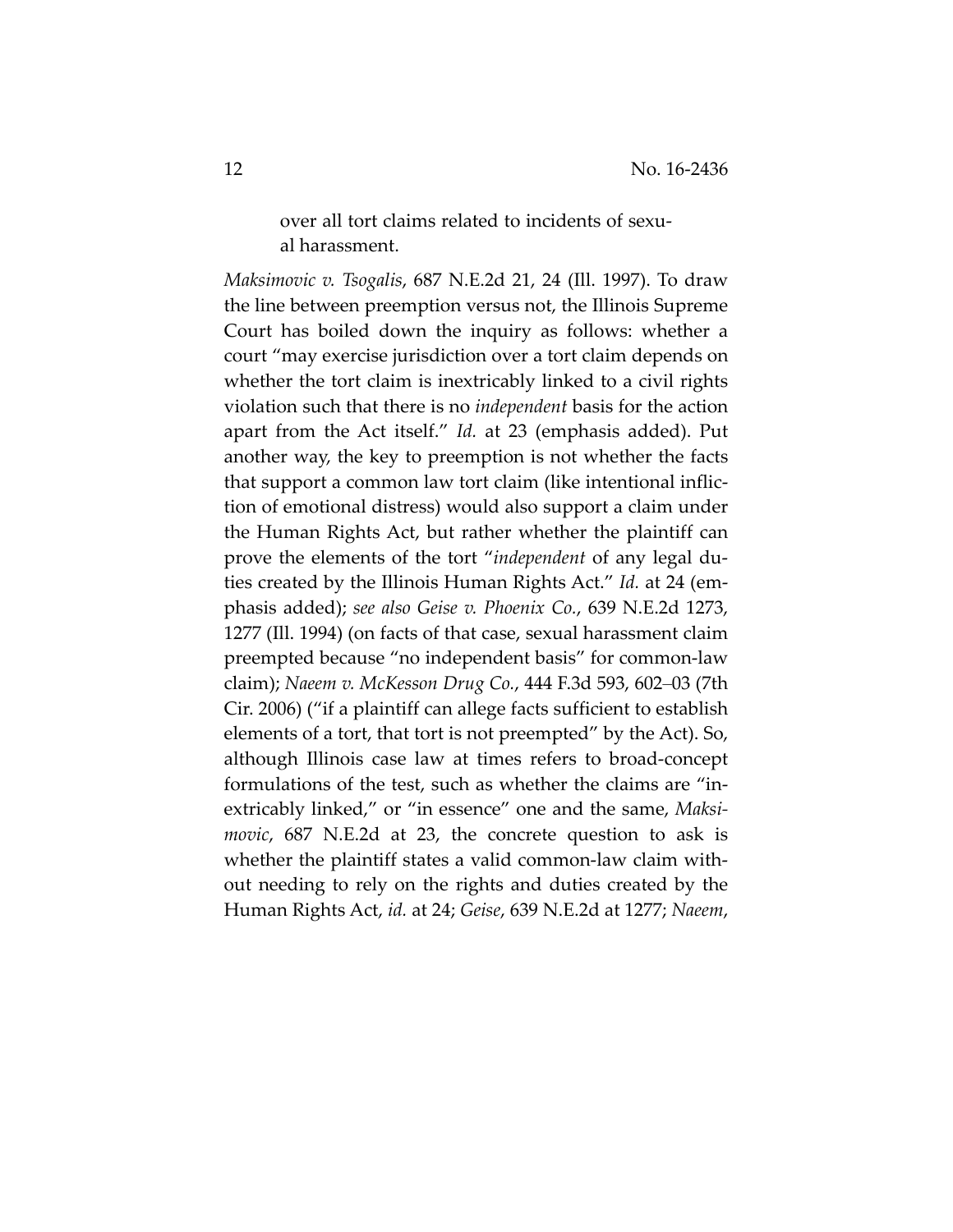444 F.3d at 602–03.2 Following the Illinois Supreme Court, we too have emphasized that the preemption test "rest[s] on an examination of legal duties, not on the factual" overlap between the claims. *Naeem*, 444 F.3d at 603 n.4. Applied here, the factual overlap between Richards's statutory and emo‐ tional‐distress claim does not matter, so she can pursue tort claims free of statutory preemption—as long as she does not rely on rights or duties created by the Human Rights Act.

## **IV. Analysis of the Emotional‐Distress Claim**

#### **A. Respondeat Superior**

In this case, when we ask whether Richards can state a valid common‐law claim without needing to rely on rights or duties sourced to the Human Rights Act, our answer is no. Disarmed of the Human Rights Act, Richards faces in‐ surmountable factual and legal hurdles. First, the set of facts—that is, the alleged misconduct—on which Richards can rely in asserting the emotional‐distress claim is restricted only to those that the Illinois *common law* would attribute to

 $2$  It is worth noting that, in resolving U.S. Steel's summary judgment motion, the district court order referred to the "inextricably linked" formulation as if it were primarily a factual-overlap test, and the order quoted at length from *Jansen v. Packaging Corp. of America*, 123 F.3d 490, 493 (7th Cir. 1997). *Richards*, 2016 WL 2755003, at \*2–3. But *Jansen* was decided a couple of months before *Maksimovic*, in which the Illinois Supreme Court made clear that the preemption‐or‐not test is simply whether the plaintiff has established the elements of her tort claim independent of any duties supplied by the Human Rights Act, and rejected a factual-relatedness test. *Maksimovic*, 687 N.E.2d at 23–24.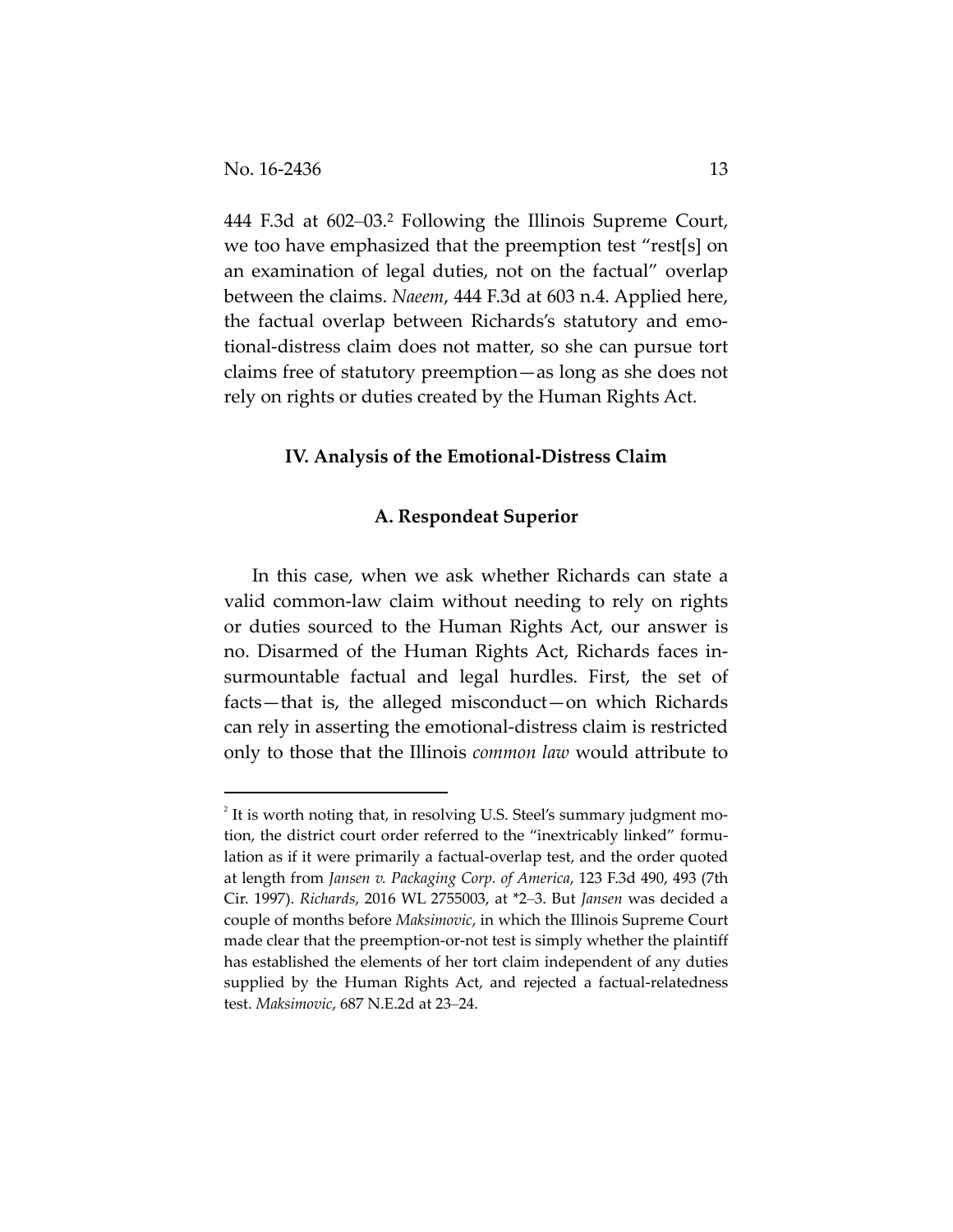U.S. Steel. Although the Human Rights Act imposes strict liability on an employer for a supervisor's misconduct, not so with the common law. *Geise*, 639 N.E.2d at 1277 (under the common law, "[a]bsent the allegations of sexual harassment, Geise would have no independent basis for imposing liabil‐ ity on her former employer under the facts present here"); *id.* ("the Act imposes strict liability on the employer"). <sup>3</sup> Under Illinois common law, an "employer may be held vicariously liable for the tort of an employee if the tort is committed within the scope of the employment." *Boston v. U.S. Steel Corp.*, 816 F.3d 455, 467 (7th Cir. 2016). Illinois courts look to the criteria identified in Section 228 of the Restatement (Sec‐ ond) of Agency to determine whether an employee's conduct is within the scope of employment:

> (1) Conduct of servant is within the scope of employment if, but only if:

(a) it is of the kind he is employed to per‐ form;

(b) it occurs substantially within the author‐ ized time and space limits;

<sup>3</sup> In the district court, U.S. Steel raised this issue in a footnote, *see* U.S. Steel SJ Mot. at 18 n.8, and did so again on appeal, Appellee's Br. at 11 n.7. We often find that arguments in footnotes are insufficiently developed, but here U.S. Steel actually cited pertinent case law, and also it was Richards's burden, as the plaintiff, to establish in the first instance that U.S. Steel could be held liable for the alleged misconduct. *See Bagent v. Blessing Care Corp.*, 862 N.E.2d 985, 992 (Ill. 2007) (to apply respondeat superior, plaintiff has the burden to show that an employee's tortious conduct was within the scope of employment). Yet Richards's briefing (both in the district court and on appeal) made no meaningful effort to do so.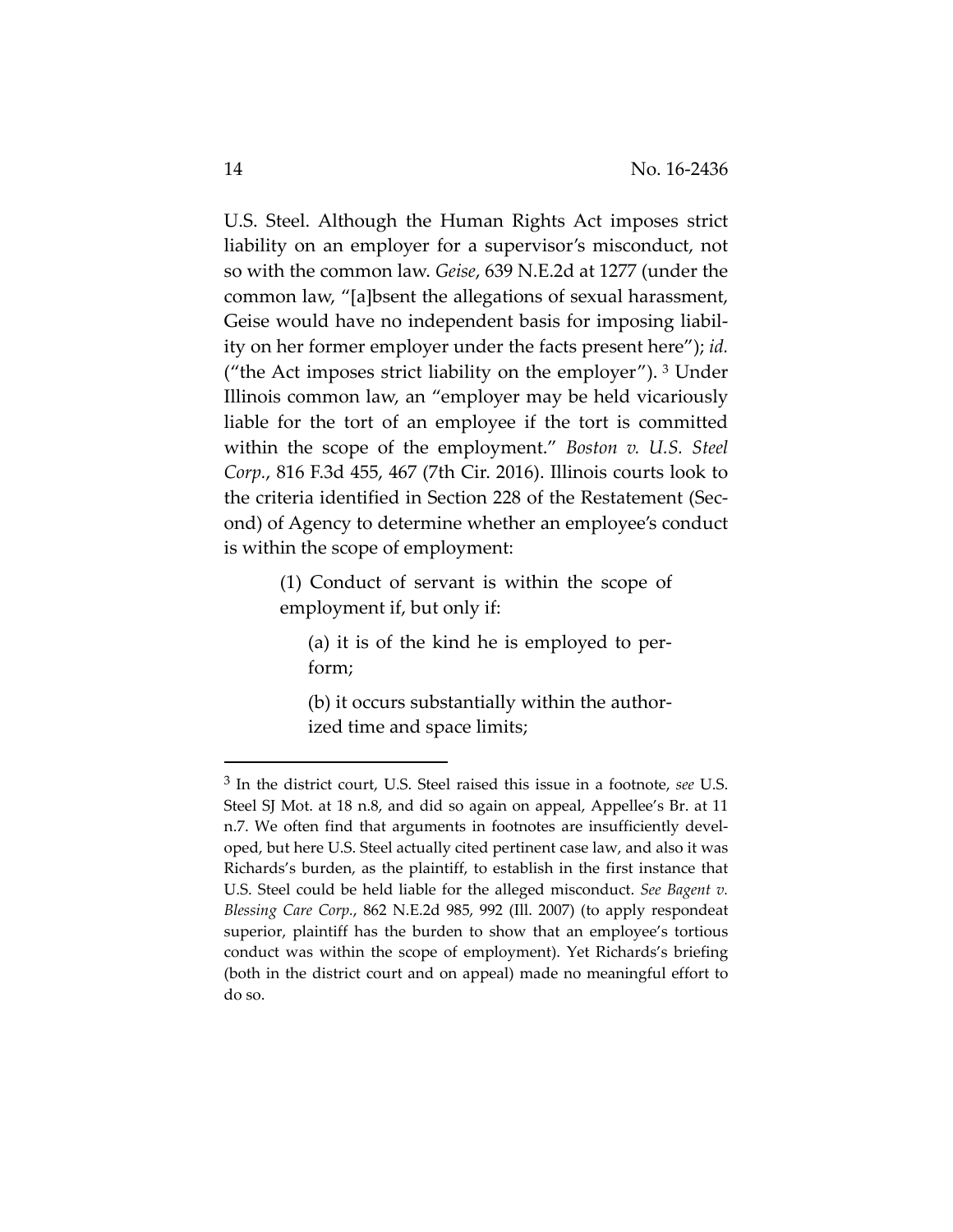(c) it is actuated, at least in part, by a pur‐ pose to serve the master, and

(d) if force is intentionally used by the serv‐ ant against another, the use of force is not unexpectable by the master.

(2) Conduct of a servant is not within the scope of employment if it is different in kind from that authorized, far beyond the authorized time or space limits, or too little actuated by a purpose to serve the master.

Restatement (Second) of Agency § 228 (1958) (cited by *Bagent v. Blessing Care Corp.*, 862 N.E.2d 985, 992 (Ill. 2007)). In keep‐ ing with Section 228, an employer is not liable for the acts of an employee where the acts complained of were committed solely for the benefit of the employee. *Boston*, 816 F.3d at 467; *Wright v. City of Danville*, 675 N.E.2d 110, 118 (Ill. 1996). And in the specific context of sexual assault, the sexual nature of the misconduct generally disqualifies the employee's act as being taken in furtherance of the employer's interest. *Doe ex rel. Doe v. Lawrence Hall Youth Servs.,* 966 N.E.2d 52, 61 (Ill. App. Ct. 2012) (collecting cases and holding that "sexual as‐ sault *by its very nature* precludes a conclusion that it occurred within the employee's scope of employment under the doctrine of *respondeat superior*") (emphasis in original); *Deloney v. Bd. of Educ. of Thornton Twp.*, 666 N.E.2d 792, 797–98 (Ill. App. Ct. 1996). This is so even where the employment provided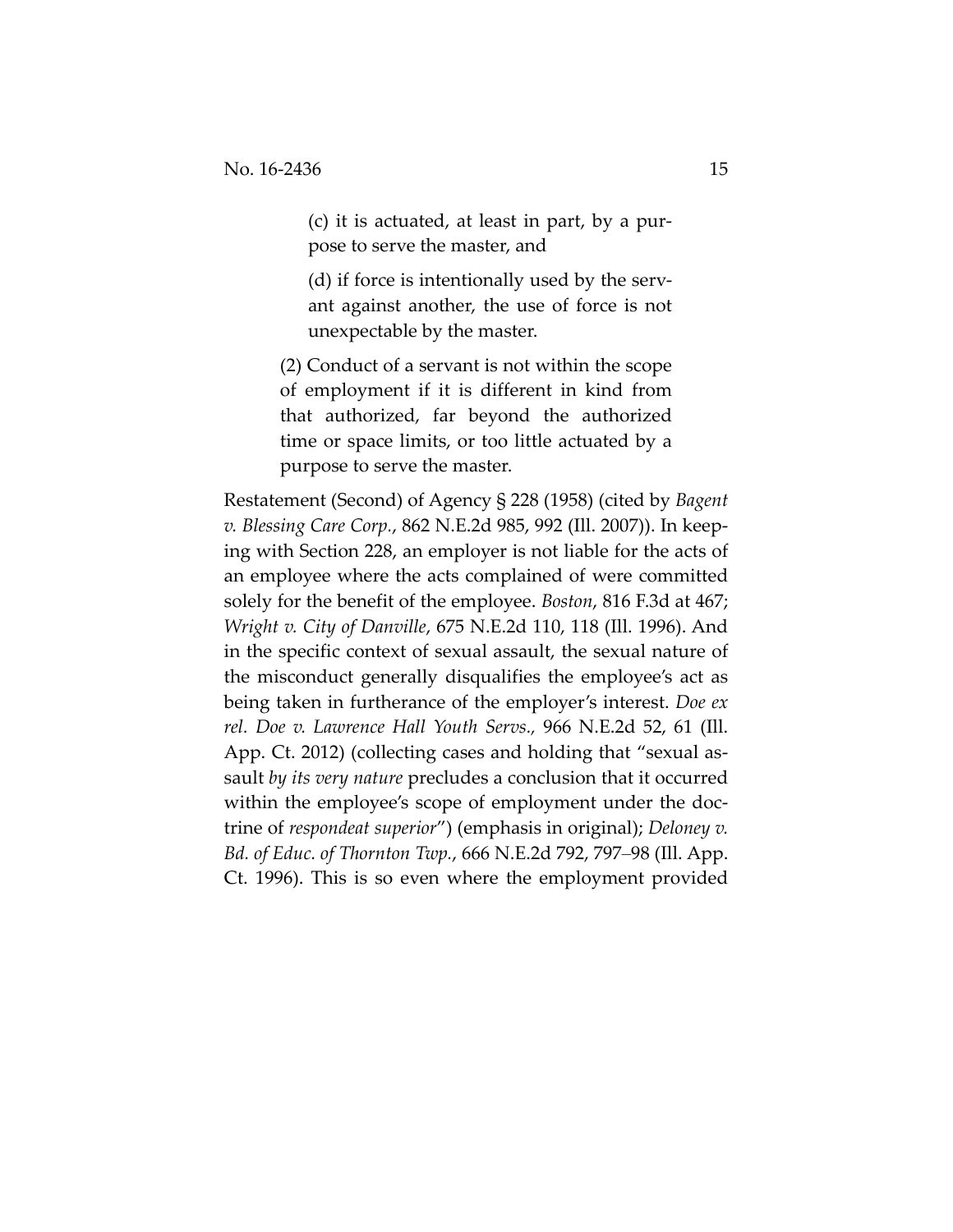the opportunity for the employee to engage in misconduct. *Doe*, 966 N.E.2d at 61–62; *Deloney*, 666 N.E.2d at 788.4

Applying these principles to this case, U.S. Steel cannot be held liable for two of the instances of misconduct that Richards has alleged in support of the emotional‐distress claim. The first happened in June 2010, when Richards was walking from a patio back to the work area. Jesse Byrd (one of the supervisors in the Furnace Department) approached Richards, jerked her jacket open, and said "I like that" while staring at her. Richards Dep. at 38–39. The second happened in around December 2010. Richards and several coworkers were gathered in the break room when Byrd came in and told an off‐color joke (described earlier in this opinion) in‐ volving his wife. Richards Dep. at 92. Neither instance, even though offensive in what should be a non‐discriminatory workplace, had any apparent relation to Byrd's job duties as a supervisor or could be said to further U.S. Steel's interests. Illinois common law does not reach so far as to attribute Byrd's conduct in those instances to U.S. Steel.

<sup>&</sup>lt;sup>4</sup> If this seems too much of a constraint on imposing liability on employers, remember that the Human Rights Act provides for much broader attribution of misconduct to employers, *Geise*, 639 N.E.2d at 1277, but Richards brought claims under the Act too late. We also emphasize that Richards has not pursued her claims (either in resisting summary judgment in the district court or on appeal) against U.S. Steel under a theory of negligent hiring, supervision, or retention of Byrd or other individuals who mistreated her, *Cf. Anicich v. Home Depot U.S.A., Inc.*, 852 F.3d 643 (7th Cir. 2017) (predicting that Illinois would recognize a claim against an employer for a supervisor's murder of subordinate where the employer had reason to foresee danger and failed to prevent the misuse of supervisory authority), so we have no occasion to address those theories.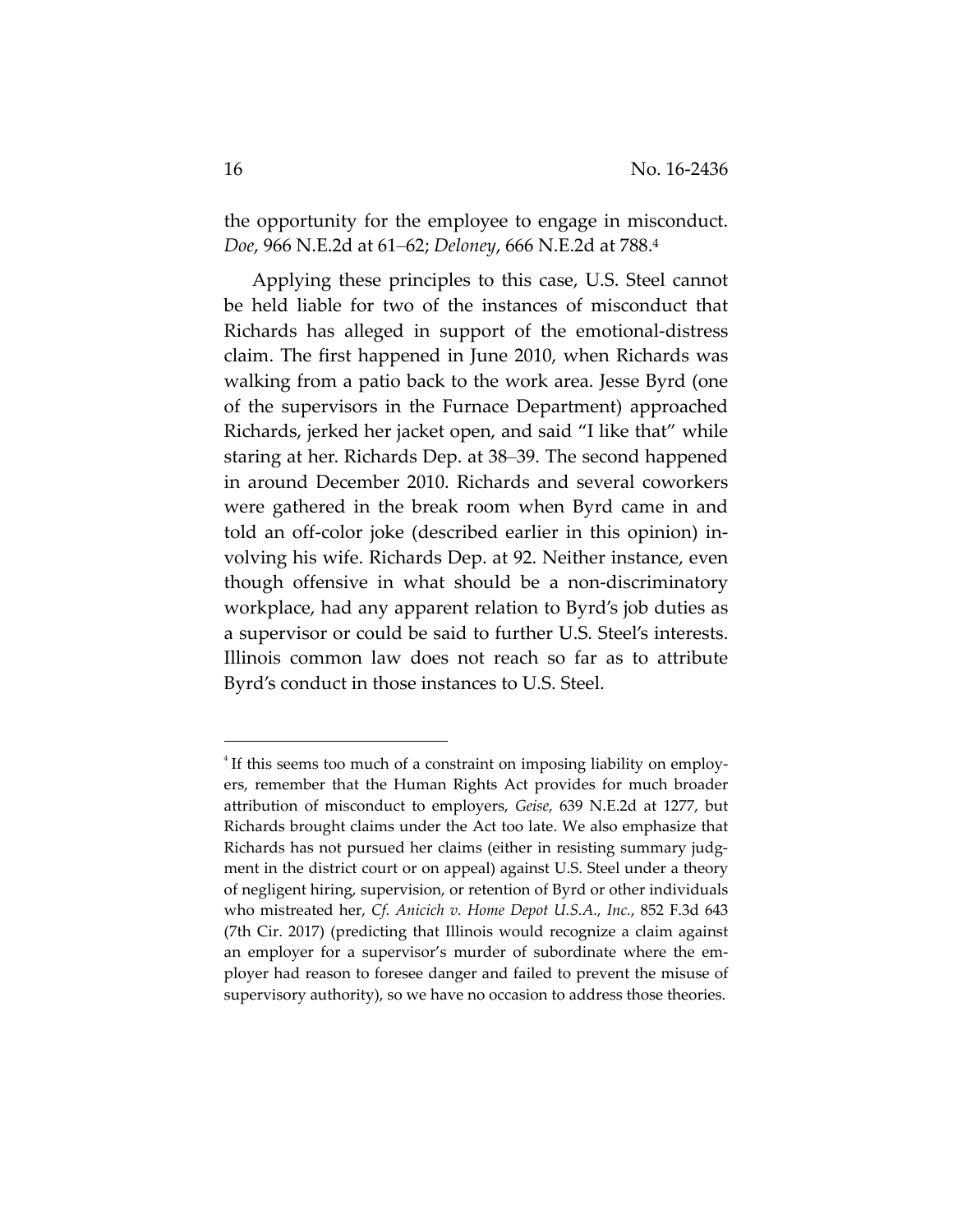#### **B. The "Extreme and Outrageous" Element**

Moving beyond the narrowing of the facts that Richards can rely on, the second hurdle to successfully asserting a claim for intentional infliction of emotional distress is the high bar set by Illinois case law for that type of claim. Under Illinois law, a plaintiff may recover damages for intentional infliction of emotional distress only if she establishes that (1) the defendant's conduct was truly extreme and outrageous; (2) the defendant intended to inflict severe emotional dis‐ tress (or knew that there was at least a high probability that its conduct would cause severe emotional distress); and (3) the defendant's conduct did in fact cause severe emotional distress. *Feltmeier v. Feltmeier*, 798 N.E.2d 75, 80 (Ill. 2003). In defining the first element, the Illinois Supreme Court has held that "to qualify as outrageous, the nature of the defendant's conduct must be so extreme as to go beyond all possi‐ ble bounds of decency and be regarded as intolerable in a civilized society." *Feltmeier*, 798 N.E.2d at 83. To avoid im‐ posing liability for the rough and tumble of unpleasant—but not law‐breaking—behavior, the case law instructs that "'mere insults, indignities, threats, annoyances, petty op‐ pressions, or other trivialities' do not amount to extreme and outrageous conduct, nor does conduct 'characterized by malice or a degree of aggravation which would entitle the plaintiff to punitive damages for another tort.'" *Van Stan v. Fancy Colours & Co.*, 125 F.3d 563, 567 (7th Cir. 1997) (quoting *Pub. Fin. Corp. v. Davis*, 360 N.E.2d 765, 767 (Ill. 1976)). And to avoid imposing liability for idiosyncratic and individual‐ ized reactions, "[w]hether conduct is extreme and outrageous is judged on an objective standard based on all the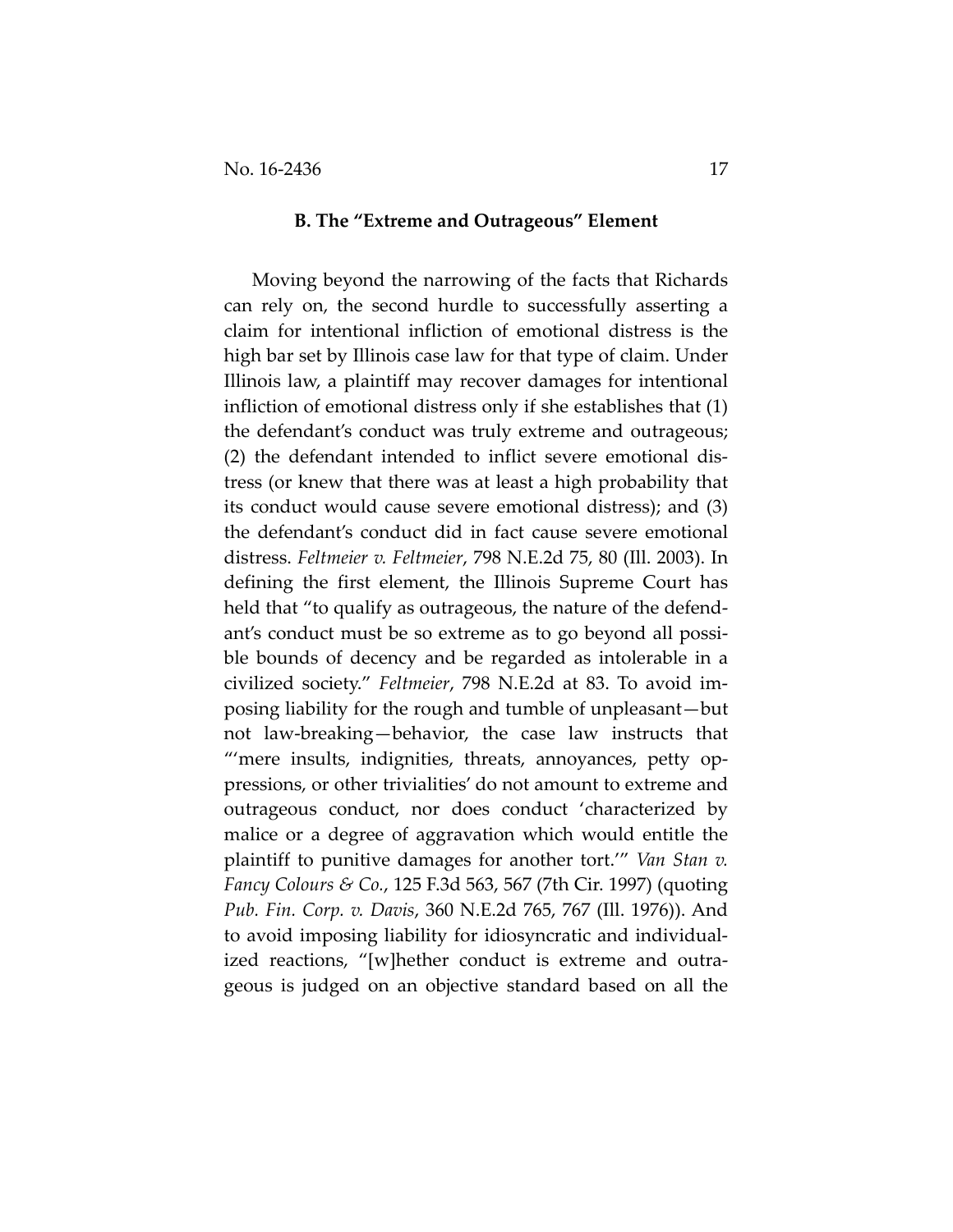facts and circumstances of a particular case." *Franciski v. Univ. of Chi. Hosps.*, 338 F.3d 765, 769 (7th Cir. 2003).

Liability for emotional distress, as a common‐law tort, is even more constrained in the employment context. "Illinois courts have limited recovery to cases in which the employ‐ er's conduct has been truly egregious." *Van Stan*, 125 F.3d at 568. This is because "personality conflicts and questioning of job performance are unavoidable aspects of employment and … frequently, they produce concern and distress." *Id.* at 567 (internal quotation marks omitted). Indeed, there is gen‐ eral hesitation "to find intentional infliction of emotional dis‐ tress in the workplace because, if everyday job stresses re‐ sulting from discipline, personality conflicts, job transfers or even terminations could give rise to a cause of action for in‐ tentional infliction of emotional distress, nearly every em‐ ployee would have a cause of action." *Naeem*, 444 F.3d at 606 (internal quotation marks omitted); *see also Lewis v. School Dist. No. 70*, 523 F.3d 730, 747 (7th Cir. 2008) ("Employers of‐ ten and necessarily take actions during the course of business that result in emotional distress, but those actions can‐ not be classified as 'extreme and outrageous' unless they go well beyond the parameters of the typical workplace dispute." (internal quotation marks omitted)). As a result, courts are hesitant to conclude that conduct is extreme and outrageous in the employer‐employee context unless an "employer clearly abuses the power it holds over an em‐ ployee in a manner far more severe than the typical disa‐ greements or job‐related stress caused by the average work environment." *Naeem*, 444 F.3d at 605 (internal quotation marks omitted); *Lewis*, 523 F.3d at 747.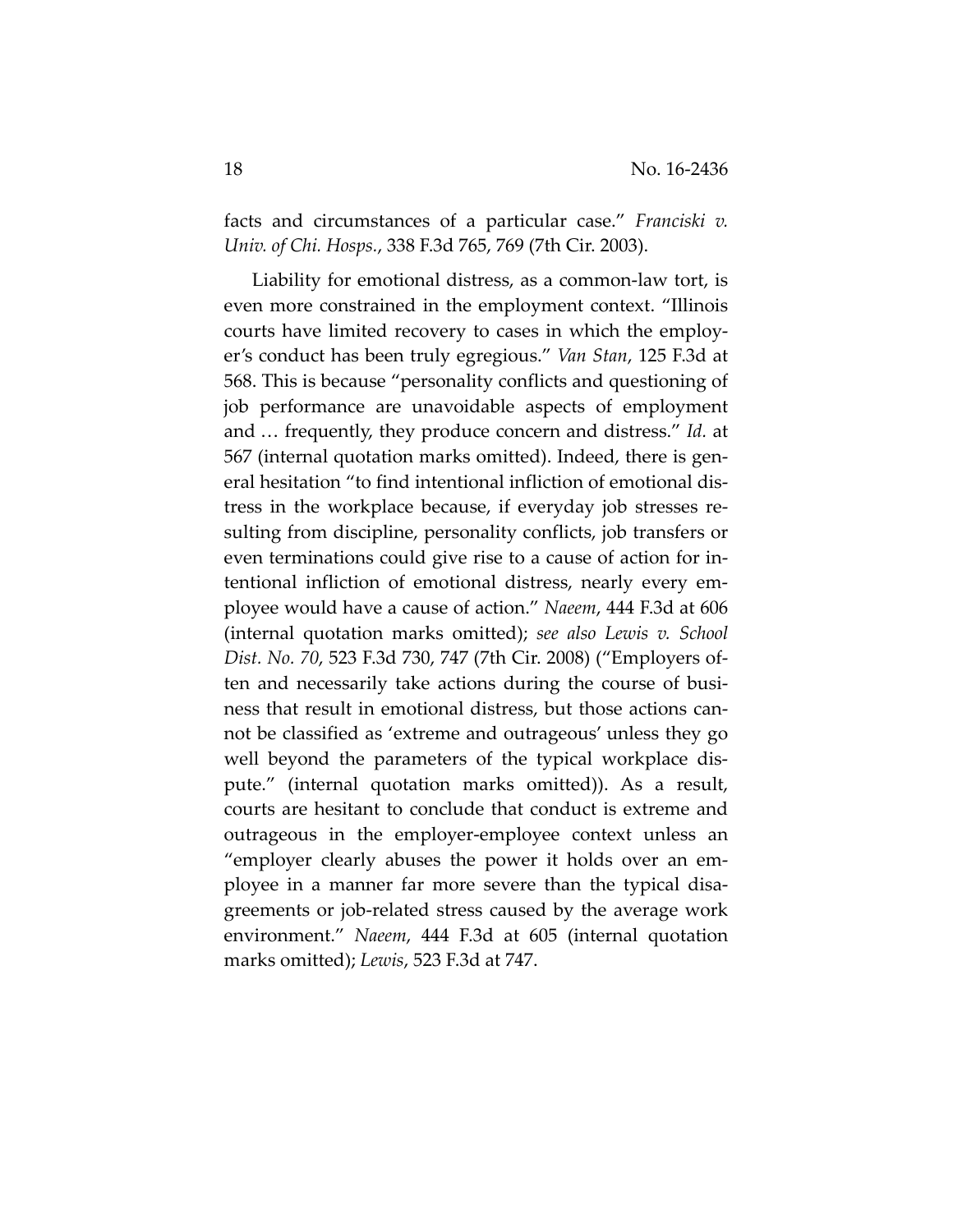Under those governing legal principles, the misconduct<sup>5</sup> that Richards advances as the premise of the emotional‐ distress claim does not qualify as "extreme and outrageous," even when viewed in the light most favorable to her. As dis‐ cussed earlier in the opinion, Jesse Byrd (a supervisor in the Furnace Department) and Daniel Harris (the supervisor in another department), made comments about Richards's lack of workplace competency. Among other things, Byrd also made an insulting remark about Richards's weight and dared Richards to call him an insulting name to his face. And, in one instance, Area Manager Lowery McBride (who was Byrd's supervisor) grabbed a radio off of Richards's chest to make a call. Although none of these instances are a credit to a respectful workplace, none of them, either alone or in combination, amount to "extreme and outrageous"

<sup>5</sup> We pause for a moment to comment on the bounds of the set of facts that Richards can rely on. First, it is worth noting again that, as discussed earlier in the opinion, two instances of misconduct cannot be attributed to U.S. Steel under *respondeat superior.* Second, we reject U.S. Steel's ar‐ gument that Richards is limited to only the three acts that were expressly identified in the *complaint* as comprising the intentional infliction of emotional distress. *See* Compl. ¶ 22; Appellee's Br. at 17. Federal courts are not confined to the factual allegations in a complaint when considering a motion for summary judgment. *See* Fed. R. Civ. P. 56(c). Third (and on the other hand), we do limit the set of facts to the events that Richards actually discussed in her brief on appeal. *See Albrechtsen v. Bd. of Regents of Univ. of Wis. Sys.*, 309 F.3d 433, 436 (7th Cir. 2002). In other words, in deciding this appeal, we have not considered conduct that Richards her‐ self did not include in her brief, even if other events were mentioned in the pleadings, depositions, or other documents filed with the district court. It is outside the federal judiciary's duty to comb through a lengthy record to divine additional facts that might support an appellant's claim. *Id.*